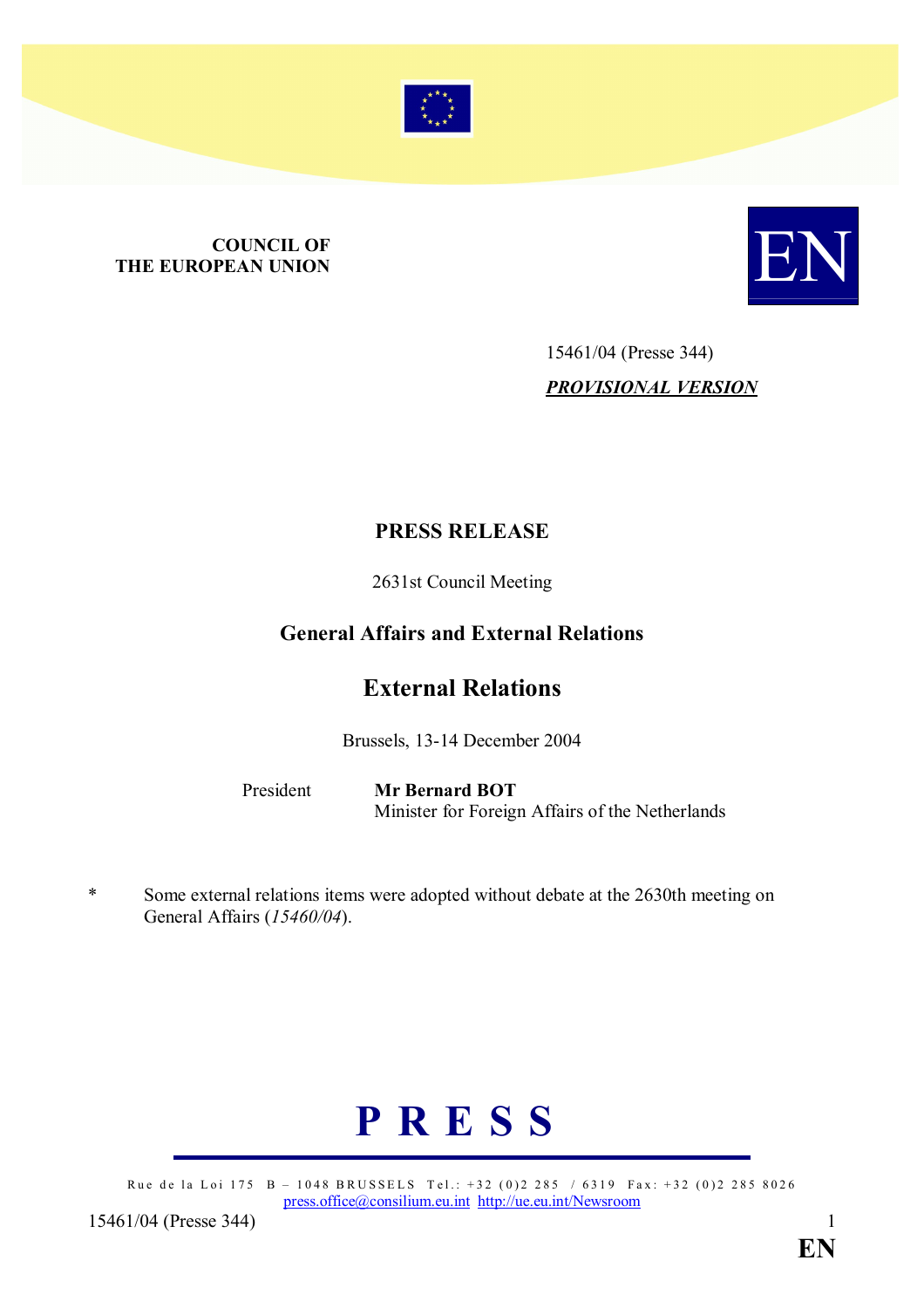# Main Results of the Council

The Council gave its full support for the negotiating process, which started on 13 December, on a long term arrangement with Iran and, in light of the IAEA's confirmation of full suspension of all enrichment-related and reprocessing activities by Tehran, confirmed that the EU would resume negotiations with Iran on a draft Trade and Cooperation Agreement.

The Council welcomed the political agreement reached in Ukraine by parties in the Parliament on 8 December that paved the way for a free and fair rerun of the second round of presidential elections. The EU and its Member States will contribute substantially to the OSCE international election observation mission.

The Council welcomed the Commission's proposals for **European Neighbourhood Policy** action plans with a first set of partners: Israel, Jordan, Moldova, Morocco, the Palestinian Authority, Tunisia and Ukraine.

A number of External Relations / European Security and Defence Policy (ESDP) items were adopted at the General Affairs session (Press release doc 15460/04), notably concerning:

- restrictive measures against persons in **Belarus** responsible for electoral fraud and repression of peaceful demonstrations;
- restrictive measures against the **Ivory Coast** in implementation of UN Security Council Resolution 1572;
- $a$  progress report on the EU strategy against proliferation of WMD and recommendations on export control systems for dual use goods;
- conclusions on **ESDP** including approval by the Council of proposals for a civilian/military cell.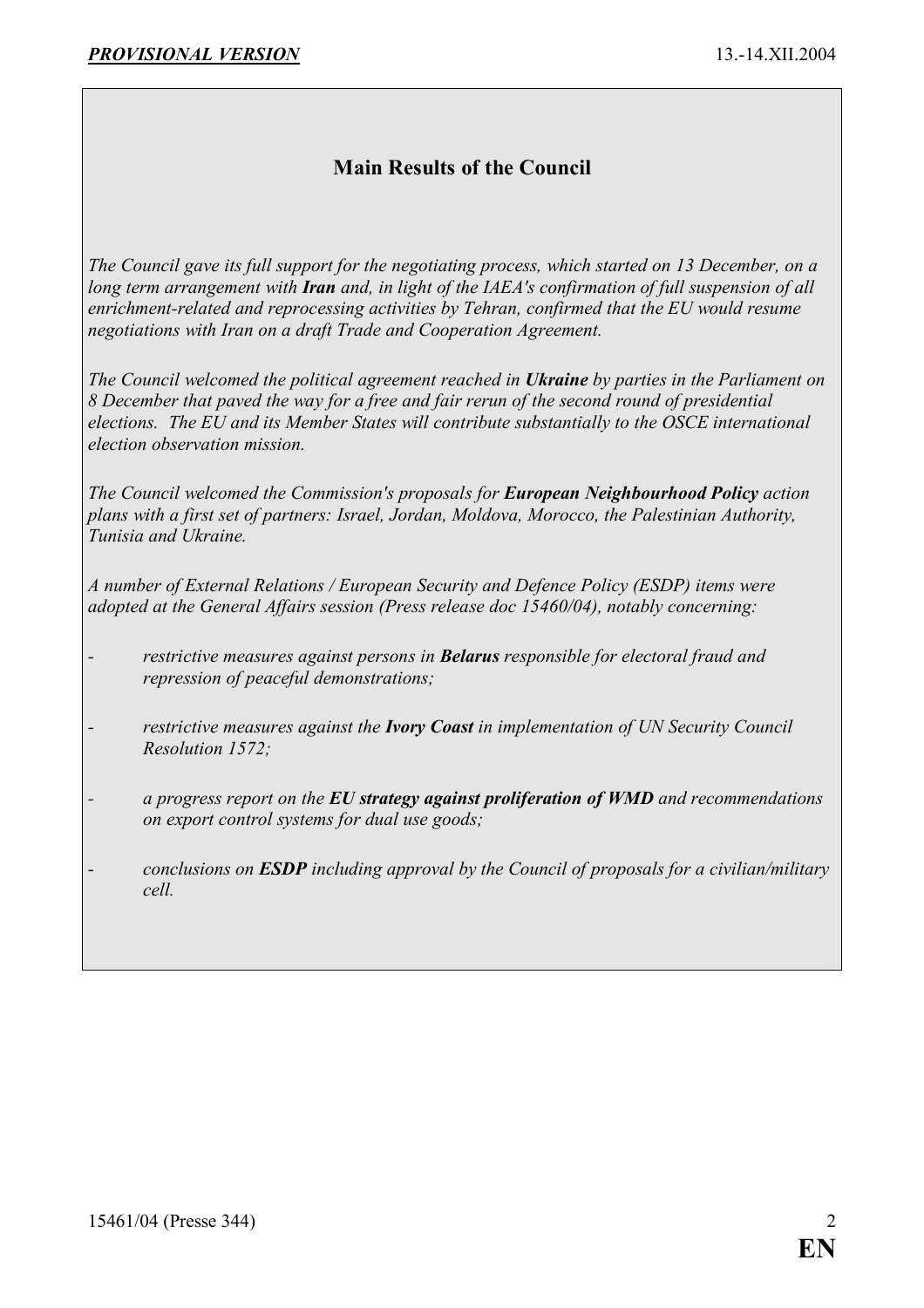# CONTENTS<sup>1</sup>

| <b>ITEMS DEBATED</b>     |  |
|--------------------------|--|
|                          |  |
|                          |  |
|                          |  |
|                          |  |
|                          |  |
|                          |  |
|                          |  |
| $\overline{\phantom{0}}$ |  |
| $\frac{1}{2}$            |  |
| $\frac{1}{2}$            |  |

#### OTHER ITEMS APPROVED

A number of External Relations items were approved at the Council's session on General Affairs. See press release 15460/04.

- $\cdot$  Where declarations, conclusions or resolutions have been formally adopted by the Council, this is indicated in the heading for the item concerned and the text is placed between quotation marks.
- The documents whose references are given in the text are available on the Council's Internet site http://ue.eu.int.
	- $\bullet$  Acts adopted with statements for the Council minutes which may be released to the public are indicated by an asterisk; these statements are available on the abovementioned Council Internet site or may be obtained from the Press Office.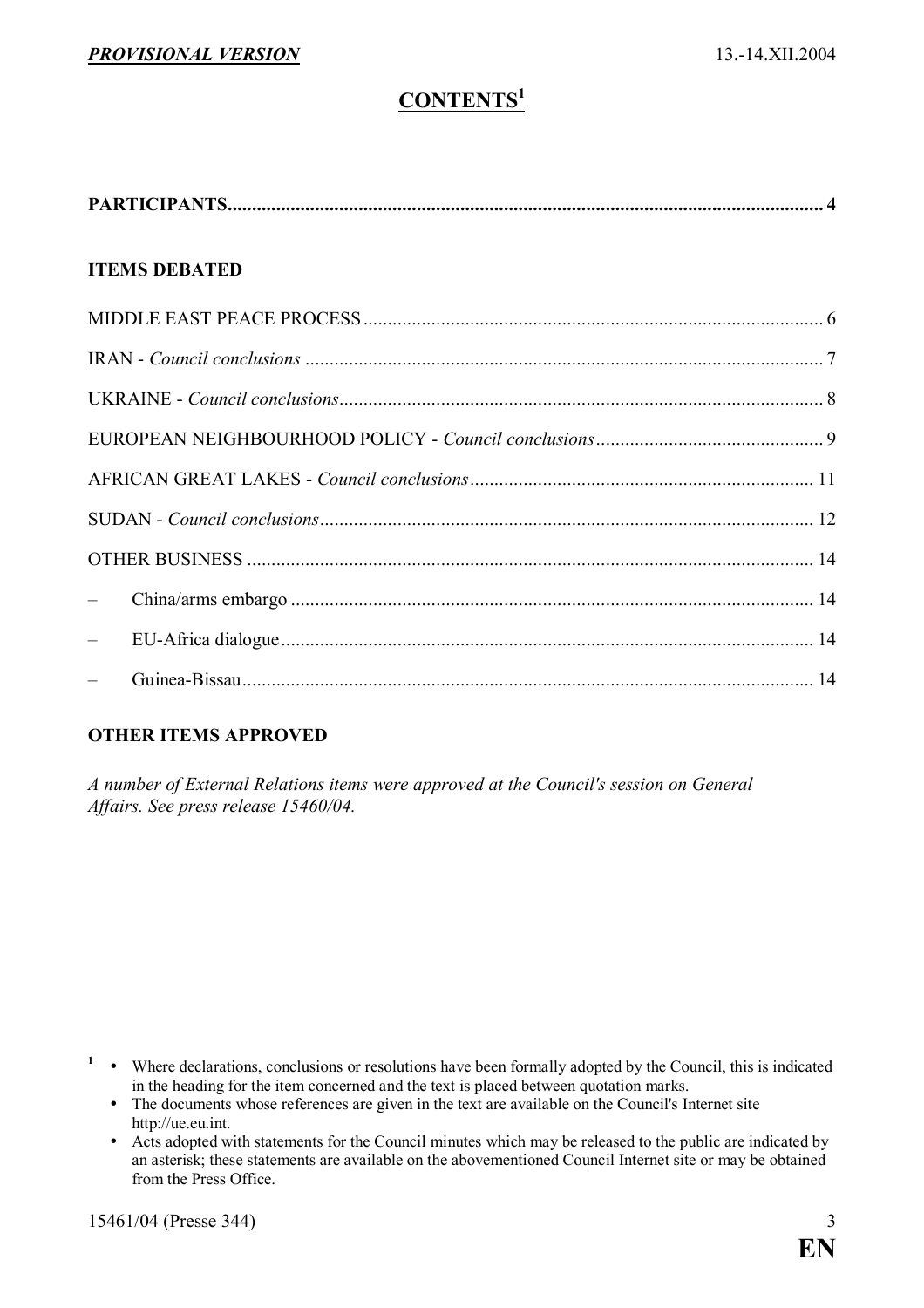#### PROVISIONAL VERSION 13.-14.XII.2004

#### PARTICIPANTS

The Governments of the Member States and the European Commission were represented as follows:

**Belgium:**<br>Mr Karel DE GUCHT

Czech Republic:<br>Mr Cyril SVOBODA

Denmark:<br>Mr Per Stig MØLLER

**Germany:**<br>Mr Joschka FISCHER

Estonia:<br>Ms Kristiina OJULAND

Greece:

Spain: Mr Miguel Angel MORATINOS CUYAUBÉ Minister for Foreign Affairs

**France:**<br>Mr Michel BARNIER

Ireland:<br>Mr Dermot AHERN T.D.

**Italy:**<br>Mr Gianfranco FINI

Cyprus:<br>Mr George IACOVOU

Latvia:<br>Mr Artis PABRIKS

Lithuania:<br>Mr Antanas VALIONIS

**Luxembourg:**<br>Mr Jean ASSELBORN

**Hungary:**<br>Mr Ferenc SOMOGYI

Malta:<br>Mr Michael FRENDO

Netherlands:<br>Mr Bernard BOT Mr Atzo NICOLAÏ Minister for European Affairs Ms Agnes van ARDENNE-van der HOEVEN Minister for Development Cooperation

**Austria:**<br>Ms Ursula PLASSNIK

Poland: Mr Włodzimierz CIMOSZEWICZ Minister for Foreign Affairs

15461/04 (Presse 344) 4

Minister for Foreign Affairs Mr Didier DONFUT State Secretary for the European Affairs

Deputy Prime Minister and Minister for Foreign Affairs

Minister for Foreign Affairs

Federal Minister for Foreign Affairs and Deputy Federal Chancellor

Minister for Foreign Affairs

Mr Petros MOLYVIATIS Minister for Foreign Affairs

Mr Michel BARNIER<br>
Ms Claudie HAIGNERÉ<br>
Minister with responsibilitie Minister with responsibilities for European Affairs, attached to the Minister for Foreign Affairs

Minister for Foreign Affairs

Deputy Prime Minister and Minister for Foreign Affairs

Minister for Foreign Affairs

Minister for Foreign Affairs

Minister for Foreign Affairs

Deputy Prime Minister, Minister with responsibility for Foreign Affairs and Immigration

Mr Ferenc SOMOGYI Minister for Foreign Affairs<br>Mr Etele BARÁTH Minister without nortfolio re Minister without portfolio responsible for European Affairs

Minister for Foreign Affairs

Minister for Foreign Affairs

Federal Minister for Foreign Affairs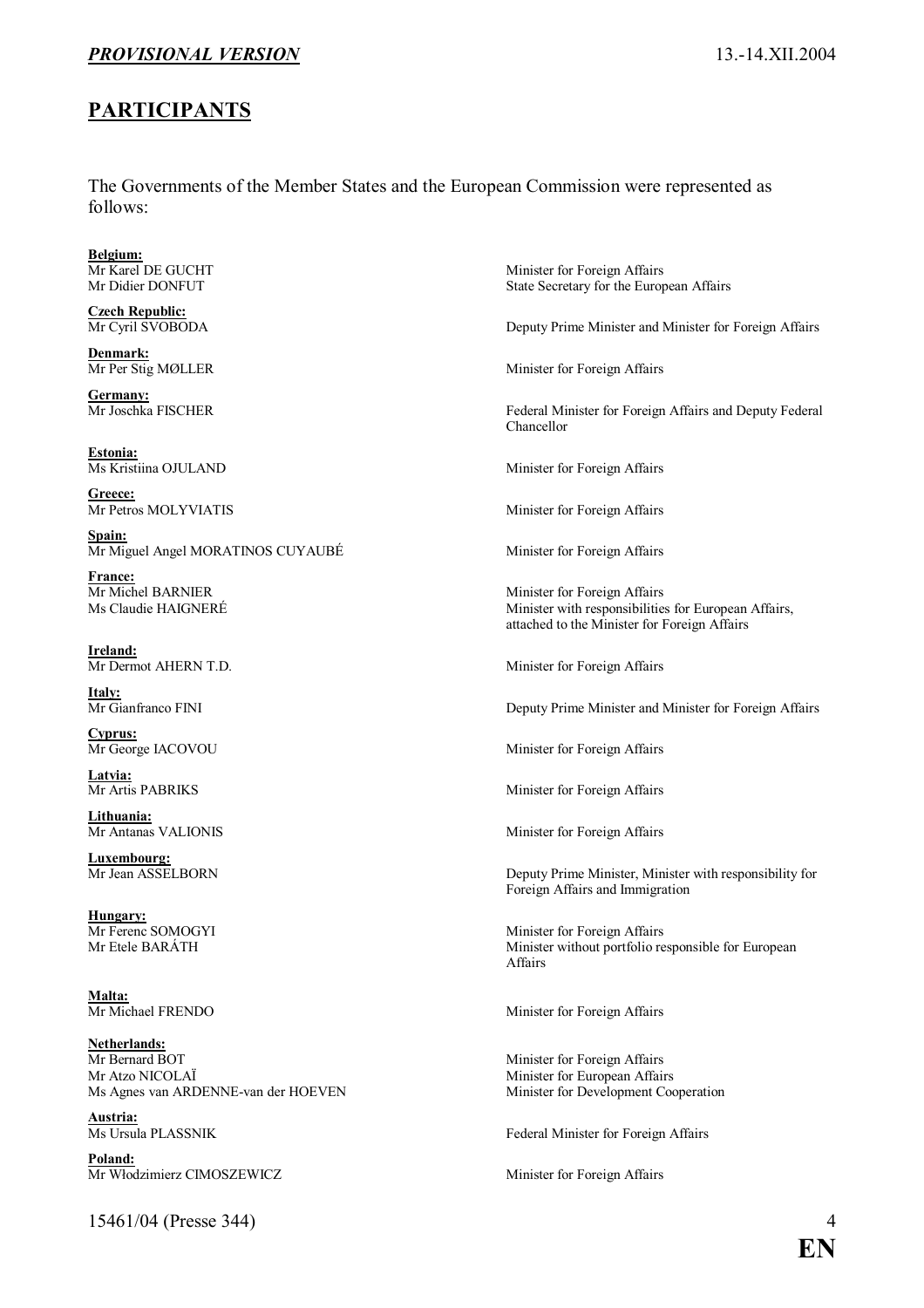#### PROVISIONAL VERSION 13.-14.XII.2004

Portugal:<br>Mr António MONTEIRO

Slovenia:<br>Mr Dimitrij RUPEL

Slovakia:<br>Mr Jozsef BERENYI

**Finland:**<br>Mr Erkki TUOMIOJA

Sweden:<br>Ms Laila FREIVALDS

**United Kingdom:**<br>Mr Jack STRAW

Minister for Foreign Affairs and Portuguese Communities Abroad Mr Mário DAVID State Secretary for European Affairs

Minister for Foreign Affairs

State Secretary, Ministry of Foreign Affairs

Minister for Foreign Affairs

Minister for Foreign Affairs

Secretary of State for Foreign and Commonwealth Affairs

Commission:

Mr José Manuel BARROSO President Ms Margot WALLSTRÖM Vice-President Ns Renita FERRERO-WALDNER Vice-President Nember Ms Benita FERRERO-WALDNER<br>Mr Olli REHN Member Mr Olli REHN

**General Secretariat of the Council:**<br>Mr Javier SOLANA

Secretary-General/High Representative for the CFSP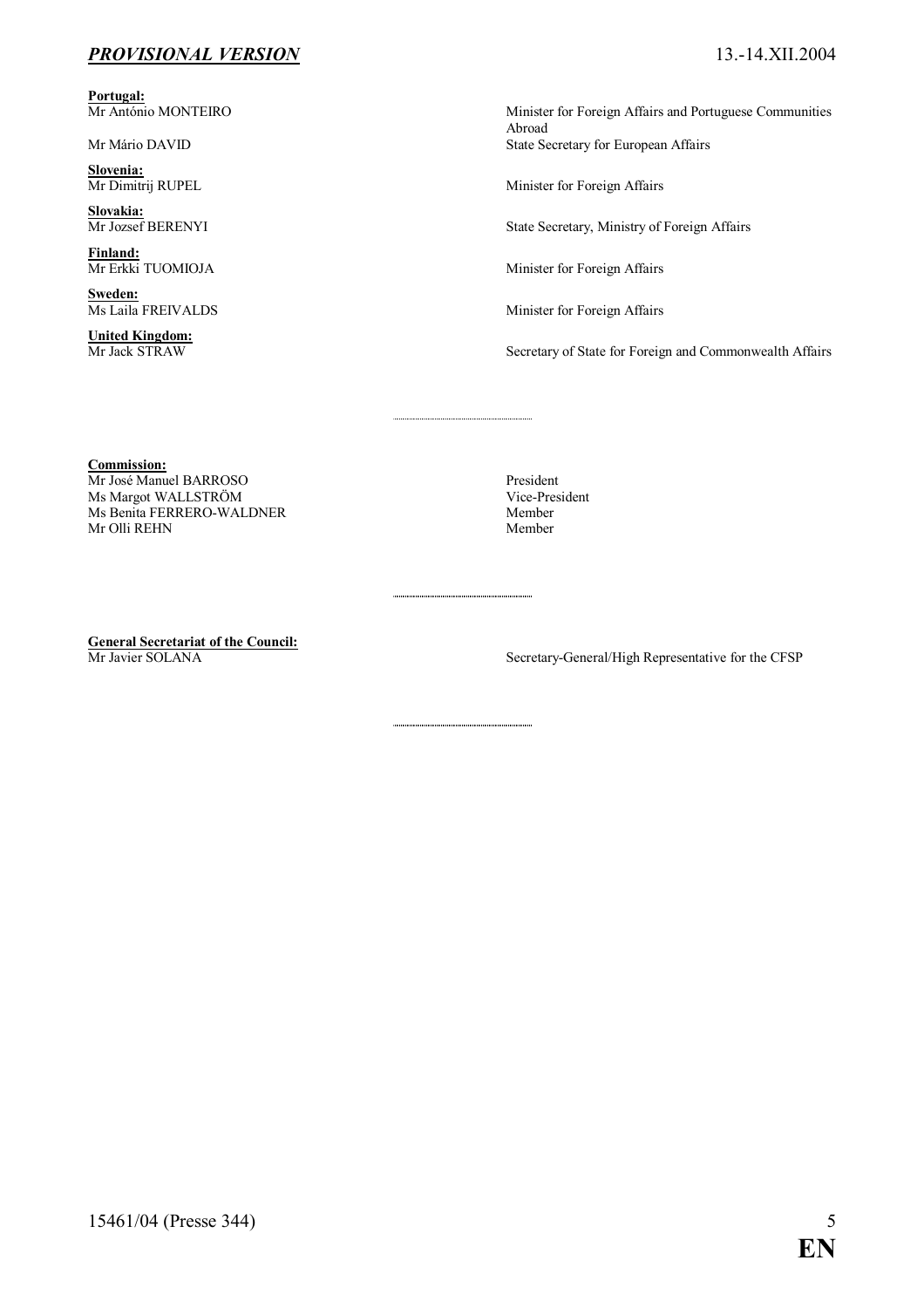#### ITEMS DEBATED

#### MIDDLE EAST PEACE PROCESS

The Council held an exchange of views on the situation in the Middle East, with particular reference to the Palestinian presidential election scheduled for 9 January 2005 and preparations for an EU observation mission. The Presidency noted that Ministers would return to the subject on the occasion of the 16-17 December European Council, which would adopt conclusions.

Note: the fifth meeting of the EU-Israel Association Council was held in the margins of the Council on 13 December.